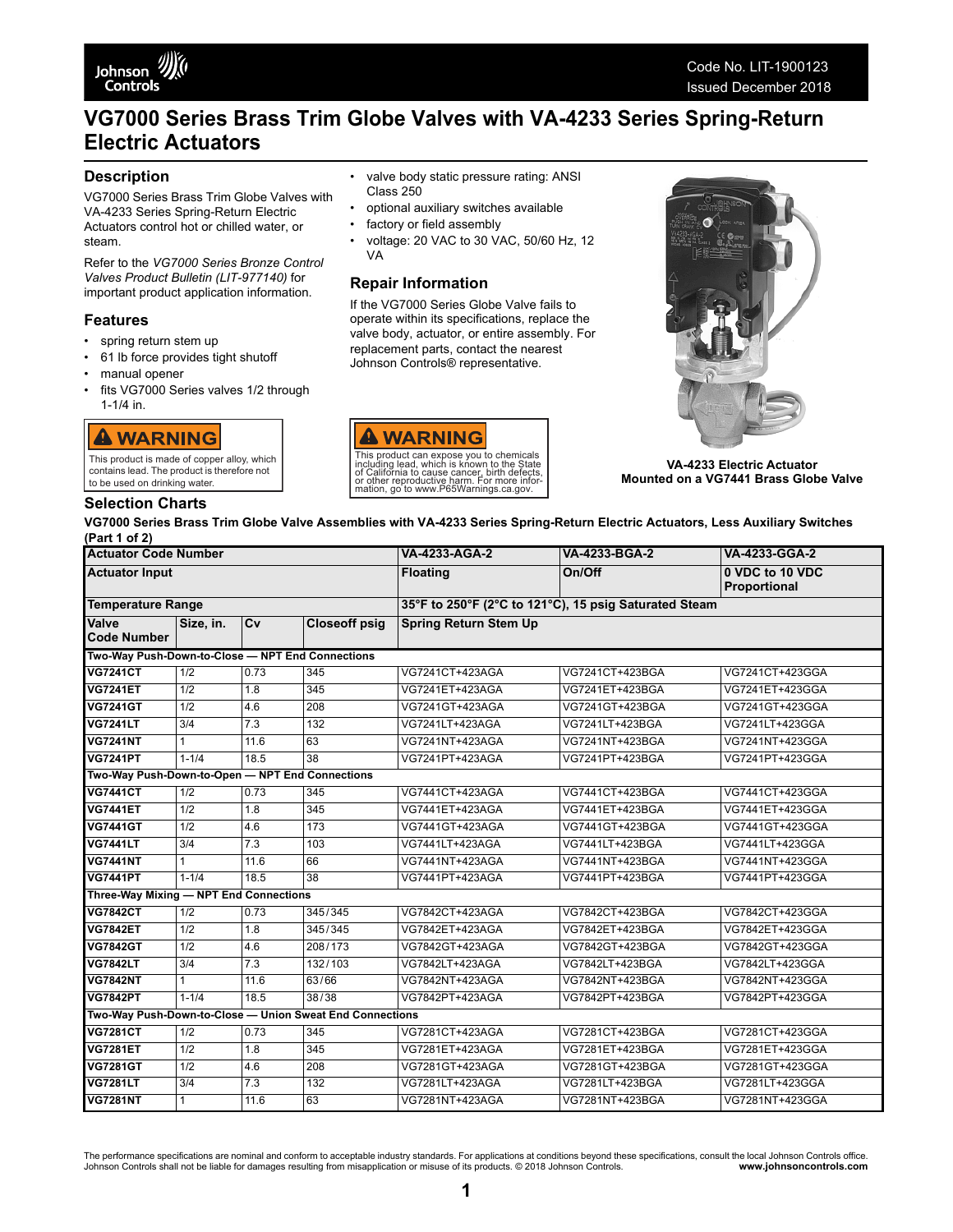

## *VG7000 Series Brass Trim Globe Valves with VA-4233 Series Spring-Return Electric Actuators (Continued)*

**VG7000 Series Brass Trim Globe Valve Assemblies with VA-4233 Series Spring-Return Electric Actuators, Less Auxiliary Switches (Part 2 of 2)**

| <b>Actuator Code Number</b>                                      |                  |      |                                                                  | VA-4233-AGA-2                                         | VA-4233-BGA-2   | VA-4233-GGA-2                   |  |
|------------------------------------------------------------------|------------------|------|------------------------------------------------------------------|-------------------------------------------------------|-----------------|---------------------------------|--|
| <b>Actuator Input</b>                                            |                  |      |                                                                  | <b>Floating</b>                                       | On/Off          | 0 VDC to 10 VDC<br>Proportional |  |
| <b>Temperature Range</b>                                         |                  |      |                                                                  | 35°F to 250°F (2°C to 121°C), 15 psig Saturated Steam |                 |                                 |  |
| Valve<br><b>Code Number</b>                                      | Size, in.        | Cv   | <b>Closeoff psig</b>                                             | <b>Spring Return Stem Up</b>                          |                 |                                 |  |
| <b>VG7281PT</b>                                                  | $1 - 1/4$        | 18.5 | 38                                                               | VG7281PT+423AGA                                       | VG7281PT+423BGA | VG7281PT+423GGA                 |  |
|                                                                  |                  |      | Two-Way Push-Down-to-Open - Union Sweat End Connections          |                                                       |                 |                                 |  |
| <b>VG7481CT</b>                                                  | 1/2              | 0.73 | 345                                                              | VG7481CT+423AGA                                       | VG7481CT+423BGA | VG7481CT+423GGA                 |  |
| <b>VG7481ET</b>                                                  | 1/2              | 1.8  | 345                                                              | VG7481ET+423AGA                                       | VG7481ET+423BGA | VG7481ET+423GGA                 |  |
| <b>VG7481GT</b>                                                  | 1/2              | 4.6  | 173                                                              | VG7481GT+423AGA                                       | VG7481GT+423BGA | VG7481GT+423GGA                 |  |
| <b>VG7481LT</b>                                                  | $\overline{3/4}$ | 7.3  | 103                                                              | VG7481LT+423AGA                                       | VG7481LT+423BGA | VG7481LT+423GGA                 |  |
| <b>VG7481NT</b>                                                  | 1                | 11.6 | 66                                                               | VG7481NT+423AGA                                       | VG7481NT+423BGA | VG7481NT+423GGA                 |  |
| <b>VG7481PT</b>                                                  | $1 - 1/4$        | 18.5 | 38                                                               | VG7481PT+423AGA                                       | VG7481PT+423BGA | VG7481PT+423GGA                 |  |
| Three-Way Mixing - Union Sweat End Connections                   |                  |      |                                                                  |                                                       |                 |                                 |  |
| <b>VG7882CT</b>                                                  | $\overline{1/2}$ | 0.73 | 345/345                                                          | VG7882CT+423AGA                                       | VG7882CT+423BGA | VG7882CT+423GGA                 |  |
| <b>VG7882ET</b>                                                  | $\overline{1/2}$ | 1.8  | 345/345                                                          | VG7882ET+423AGA                                       | VG7882ET+423BGA | VG7882ET+423GGA                 |  |
| <b>VG7882GT</b>                                                  | 1/2              | 4.6  | 208/173                                                          | VG7882GT+423AGA                                       | VG7882GT+423BGA | VG7882GT+423GGA                 |  |
| <b>VG7882LT</b>                                                  | $\overline{3/4}$ | 7.3  | 132/103                                                          | VG7882LT+423AGA                                       | VG7882LT+423BGA | VG7882LT+423GGA                 |  |
| <b>VG7882NT</b>                                                  | $\mathbf{1}$     | 11.6 | 63/66                                                            | VG7882NT+423AGA                                       | VG7882NT+423BGA | VG7882NT+423GGA                 |  |
| <b>VG7882PT</b>                                                  | $1 - 1/4$        | 18.5 | 38/38                                                            | VG7882PT+423AGA                                       | VG7882PT+423BGA | VG7882PT+423GGA                 |  |
|                                                                  |                  |      | Two-Way Push-Down-to-Close - 3/8 in. Union Sweat End Connections |                                                       |                 |                                 |  |
| <b>VG7271CT</b>                                                  | 1/2              | 0.73 | 345                                                              | VG7271CT+423AGA                                       | VG7271CT+423BGA | VG7271CT+423GGA                 |  |
| <b>VG7271ET</b>                                                  | 1/2              | 1.8  | 345                                                              | VG7271ET+423AGA                                       | VG7271ET+423BGA | VG7271ET+423GGA                 |  |
| <b>VG7271GT</b>                                                  | 1/2              | 4.6  | 208                                                              | VG7271GT+423AGA                                       | VG7271GT+423BGA | VG7271GT+423GGA                 |  |
|                                                                  |                  |      | Two-Way Push-Down-to-Open - 3/8 in. Union Sweat End Connections  |                                                       |                 |                                 |  |
| <b>VG7471CT</b>                                                  | 1/2              | 0.73 | 345                                                              | VG7471CT+423AGA                                       | VG7471CT+423BGA | VG7471CT+423GGA                 |  |
| <b>VG7471ET</b>                                                  | 1/2              | 1.8  | 345                                                              | VG7471ET+423AGA                                       | VG7471ET+423BGA | VG7471ET+423GGA                 |  |
| <b>VG7471GT</b>                                                  | 1/2              | 4.6  | 173                                                              | VG7471GT+423AGA                                       | VG7471GT+423BGA | VG7471GT+423GGA                 |  |
| Three-Way Mixing - 3/8 in. Union Sweat End Connections           |                  |      |                                                                  |                                                       |                 |                                 |  |
| <b>VG7872CT</b>                                                  | 1/2              | 0.73 | 345/345                                                          | VG7872CT+423AGA                                       | VG7872CT+423BGA | VG7872CT+423GGA                 |  |
| <b>VG7872ET</b>                                                  | 1/2              | 1.8  | 345/345                                                          | VG7872ET+423AGA                                       | VG7872ET+423BGA | VG7872ET+423GGA                 |  |
| <b>VG7872GT</b>                                                  | 1/2              | 4.6  | 208/173                                                          | VG7872GT+423AGA                                       | VG7872GT+423BGA | VG7872GT+423GGA                 |  |
| Two-Way Push-Down-to-Close - 3/4 in. Union Sweat End Connections |                  |      |                                                                  |                                                       |                 |                                 |  |
| <b>VG7291CT</b>                                                  | 1/2              | 0.73 | 345                                                              | VG7291CT+423AGA                                       | VG7291CT+423BGA | VG7291CT+423GGA                 |  |
| <b>VG7291ET</b>                                                  | 1/2              | 1.8  | 345                                                              | VG7291ET+423AGA                                       | VG7291ET+423BGA | VG7291ET+423GGA                 |  |
| <b>VG7291GT</b>                                                  | $\overline{1/2}$ | 4.6  | 208                                                              | VG7291GT+423AGA                                       | VG7291GT+423BGA | VG7291GT+423GGA                 |  |
| Two-Way Push-Down-to-Open - 3/4 in. Union Sweat End Connections  |                  |      |                                                                  |                                                       |                 |                                 |  |
| <b>VG7491CT</b>                                                  | 1/2              | 0.73 | 345                                                              | VG7491CT+423AGA                                       | VG7491CT+423BGA | VG7491CT+423GGA                 |  |
| <b>VG7491ET</b>                                                  | $\overline{1/2}$ | 1.8  | 345                                                              | VG7491ET+423AGA                                       | VG7491ET+423BGA | VG7491ET+423GGA                 |  |
| <b>VG7491GT</b>                                                  | 1/2              | 4.6  | 173                                                              | VG7491GT+423AGA                                       | VG7491GT+423BGA | VG7491GT+423GGA                 |  |
| Three-Way Mixing - 3/4 in. Union Sweat End Connections           |                  |      |                                                                  |                                                       |                 |                                 |  |
| <b>VG7892CT</b>                                                  | 1/2              | 0.73 | 345/345                                                          | VG7892CT+423AGA                                       | VG7892CT+423BGA | VG7892CT+423GGA                 |  |
| <b>VG7892ET</b>                                                  | 1/2              | 1.8  | 345/345                                                          | VG7892ET+423AGA                                       | VG7892ET+423BGA | VG7892ET+423GGA                 |  |
| <b>VG7892GT</b>                                                  | 1/2              | 4.6  | 208/173                                                          | VG7892GT+423AGA                                       | VG7892GT+423BGA | VG7892GT+423GGA                 |  |

The performance specifications are nominal and conform to acceptable industry standards. For applications at conditions beyond these specifications, consult the local Johnson Controls office.<br>Johnson Controls shall not be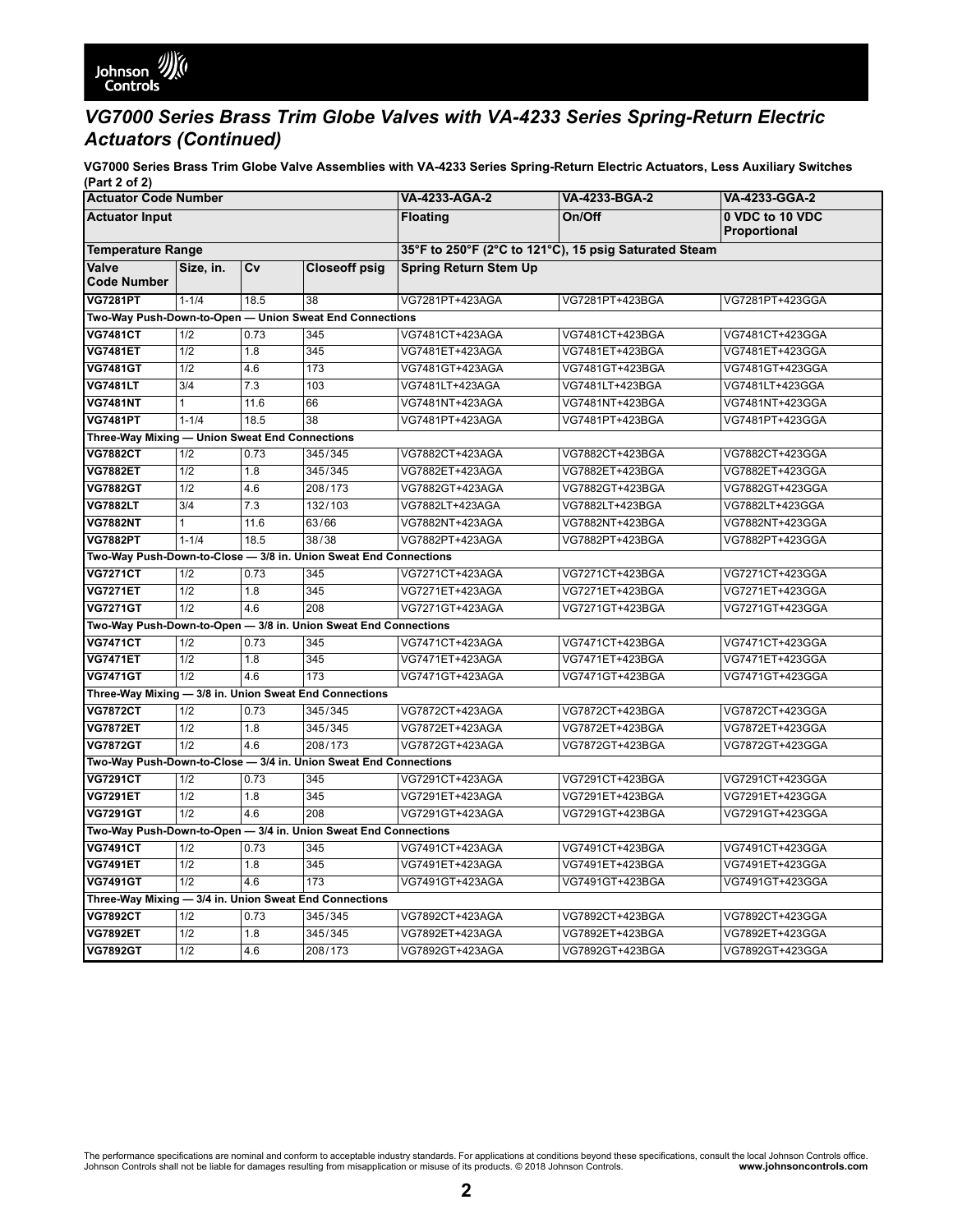# *VG7000 Series Brass Trim Globe Valves with VA-4233 Series Spring-Return Electric Actuators (Continued)*

**VG7000 Series Brass Trim Valve Assemblies with VA-4233 Series Spring-Return Electric Actuators and Two Auxiliary Switches (Part 1 of 2)**

| <b>Actuator Code Number</b>                                      |            |            |                      | VA-4233-AGC-2                                         | VA-4233-BGC-2                      | VA-4233-GGC-2                      |
|------------------------------------------------------------------|------------|------------|----------------------|-------------------------------------------------------|------------------------------------|------------------------------------|
| <b>Actuator Input</b>                                            |            |            |                      | <b>Floating</b>                                       | On/Off                             | 0 VDC to 10 VDC<br>Proportional    |
| <b>Temperature Range</b>                                         |            |            |                      | 35°F to 250°F (2°C to 121°C), 15 psig Saturated Steam |                                    |                                    |
| Valve<br><b>Code Number</b>                                      | Size, in.  | Cv         | <b>Closeoff psig</b> | <b>Spring Return Stem Up</b>                          |                                    |                                    |
| Two-Way Push-Down-to-Close - NPT End Connections                 |            |            |                      |                                                       |                                    |                                    |
| <b>VG7241CT</b>                                                  | 1/2        | 0.73       | 345                  | VG7241CT+423AGC                                       | VG7241CT+423BGC                    | VG7241CT+423GGC                    |
| <b>VG7241ET</b>                                                  | 1/2        | 1.8        | 345                  | VG7241ET+423AGC                                       | VG7241ET+423BGC                    | VG7241ET+423GGC                    |
| <b>VG7241GT</b>                                                  | 1/2        | 4.6        | 208                  | VG7241GT+423AGC                                       | VG7241GT+423BGC                    | VG7241GT+423GGC                    |
| <b>VG7241LT</b>                                                  | 3/4        | 7.3        | 132                  | VG7241LT+423AGC                                       | VG7241LT+423BGC                    | VG7241LT+423GGC                    |
| <b>VG7241NT</b>                                                  | 1          | 11.6       | 63                   | VG7241NT+423AGC                                       | VG7241NT+423BGC                    | VG7241NT+423GGC                    |
| <b>VG7241PT</b>                                                  | $1 - 1/4$  | 18.5       | 38                   | VG7241PT+423AGC                                       | VG7241PT+423BGC                    | VG7241PT+423GGC                    |
| Two-Way Push-Down-to-Open - NPT End Connections                  |            |            |                      |                                                       |                                    |                                    |
| <b>VG7441CT</b>                                                  | 1/2        | 0.73       | 345                  | VG7441CT+423AGC                                       | VG7441CT+423BGC                    | VG7441CT+423GGC                    |
| <b>VG7441ET</b>                                                  | 1/2        | 1.8        | 345                  | VG7441ET+423AGC                                       | VG7441ET+423BGC                    | VG7441ET+423GGC                    |
| <b>VG7441GT</b>                                                  | 1/2        | 4.6        | 173                  | VG7441GT+423AGC                                       | VG7441GT+423BGC                    | VG7441GT+423GGC                    |
| <b>VG7441LT</b>                                                  | 3/4        | 7.3        | 103                  | VG7441LT+423AGC                                       | VG7441LT+423BGC                    | VG7441LT+423GGC                    |
| <b>VG7441NT</b>                                                  | 1          | 11.6       | 66                   | VG7441NT+423AGC                                       | VG7441NT+423BGC                    | VG7441NT+423GGC                    |
| <b>VG7441PT</b>                                                  | $1 - 1/4$  | 18.5       | 38                   | VG7441PT+423AGC                                       | VG7441PT+423BGC                    | VG7441PT+423GGC                    |
| Three-Way Mixing - NPT End Connections                           |            |            |                      |                                                       |                                    |                                    |
| <b>VG7842CT</b>                                                  | 1/2        | 0.73       | 345/345              | VG7842CT+423AGC                                       | VG7842CT+423BGC                    | VG7842CT+423GGC                    |
| <b>VG7842ET</b>                                                  | 1/2        | 1.8        | 345/345              | VG7842ET+423AGC                                       | VG7842ET+423BGC                    | VG7842ET+423GGC                    |
| <b>VG7842GT</b>                                                  | 1/2        | 4.6        | 208/173              | VG7842GT+423AGC                                       | VG7842GT+423BGC                    | VG7842GT+423GGC                    |
| <b>VG7842LT</b>                                                  | 3/4        | 7.3        | 132/103              | VG7842LT+423AGC                                       | VG7842LT+423BGC                    | VG7842LT+423GGC                    |
| <b>VG7842NT</b>                                                  | 1          | 11.6       | 63/66                | VG7842NT+423AGC                                       | VG7842NT+423BGC                    | VG7842NT+423GGC                    |
| <b>VG7842PT</b>                                                  | $1 - 1/4$  | 18.5       | 38/38                | VG7842PT+423AGC                                       | VG7842PT+423BGC                    | VG7842PT+423GGC                    |
| Two-Way Push-Down-to-Close - Union Sweat End Connections         |            |            |                      |                                                       |                                    |                                    |
| <b>VG7281CT</b>                                                  | 1/2        | 0.73       | 345                  | VG7281CT+423AGC                                       | VG7281CT+423BGC                    | VG7281CT+423GGC                    |
| <b>VG7281ET</b>                                                  | 1/2        | 1.8        | 345                  | VG7281ET+423AGC                                       | VG7281ET+423BGC                    | VG7281ET+423GGC                    |
| <b>VG7281GT</b>                                                  | 1/2        | 4.6        | 208                  | VG7281GT+423AGC                                       | VG7281GT+423BGC                    | VG7281GT+423GGC                    |
| <b>VG7281LT</b>                                                  | 3/4        | 7.3        | 132                  | VG7281LT+423AGC                                       | VG7281LT+423BGC                    | VG7281LT+423GGC                    |
| <b>VG7281NT</b>                                                  | 1          | 11.6       | 63                   | VG7281NT+423AGC                                       | VG7281NT+423BGC                    | VG7281NT+423GGC                    |
| <b>VG7281PT</b>                                                  | $1 - 1/4$  | 18.5       | 38                   | VG7281PT+423AGC                                       | VG7281PT+423BGC                    | VG7281PT+423GGC                    |
| Two-Way Push-Down-to-Open - Union Sweat End Connections          |            |            |                      |                                                       |                                    |                                    |
| <b>VG7481CT</b><br><b>VG7481ET</b>                               | 1/2        | 0.73       | 345                  | VG7481CT+423AGC                                       | VG7481CT+423BGC                    | VG7481CT+423GGC                    |
| <b>VG7481GT</b>                                                  | 1/2        | 1.8        | 345                  | VG7481ET+423AGC                                       | VG7481ET+423BGC                    | VG7481ET+423GGC                    |
| <b>VG7481LT</b>                                                  | 1/2<br>3/4 | 4.6<br>7.3 | 173<br>103           | VG7481GT+423AGC<br>VG7481LT+423AGC                    | VG7481GT+423BGC<br>VG7481LT+423BGC | VG7481GT+423GGC<br>VG7481LT+423GGC |
| <b>VG7481NT</b>                                                  | 1          | 11.6       | 66                   | VG7481NT+423AGC                                       | VG7481NT+423BGC                    | VG7481NT+423GGC                    |
| <b>VG7481PT</b>                                                  | $1 - 1/4$  | 18.5       | 38                   | VG7481PT+423AGC                                       | VG7481PT+423BGC                    | VG7481PT+423GGC                    |
| Three-Way Mixing - Union Sweat End Connections                   |            |            |                      |                                                       |                                    |                                    |
| <b>VG7882CT</b>                                                  | 1/2        | 0.73       | 345/345              | VG7882CT+423AGC                                       | VG7882CT+423BGC                    | VG7882CT+423GGC                    |
| <b>VG7882ET</b>                                                  | 1/2        | 1.8        | 345/345              | VG7882ET+423AGC                                       | VG7882ET+423BGC                    | VG7882ET+423GGC                    |
| <b>VG7882GT</b>                                                  | 1/2        | 4.6        | 208/173              | VG7882GT+423AGC                                       | VG7882GT+423BGC                    | VG7882GT+423GGC                    |
| <b>VG7882LT</b>                                                  | 3/4        | 7.3        | 132/103              | VG7882LT+423AGC                                       | VG7882LT+423BGC                    | VG7882LT+423GGC                    |
| <b>VG7882NT</b>                                                  | 1          | 11.6       | 63/66                | VG7882NT+423AGC                                       | VG7882NT+423BGC                    | VG7882NT+423GGC                    |
| <b>VG7882PT</b>                                                  | $1 - 1/4$  | 18.5       | 38/38                | VG7882PT+423AGC                                       | VG7882PT+423BGC                    | VG7882PT+423GGC                    |
| Two-Way Push-Down-to-Close - 3/8 in. Union Sweat End Connections |            |            |                      |                                                       |                                    |                                    |
| <b>VG7271CT</b>                                                  | 1/2        | 0.73       | 345                  | VG7271CT+423AGC                                       | VG7271CT+423BGC                    | VG7271CT+423GGC                    |
| <b>VG7271ET</b>                                                  | 1/2        | 1.8        | 345                  | VG7271ET+423AGC                                       | VG7271ET+423BGC                    | VG7271ET+423GGC                    |
| <b>VG7271GT</b>                                                  | 1/2        | 4.6        | 208                  | VG7271GT+423AGC                                       | VG7271GT+423BGC                    | VG7271GT+423GGC                    |
| Two-Way Push-Down-to-Open - 3/8 in. Union Sweat End Connections  |            |            |                      |                                                       |                                    |                                    |
| <b>VG7471CT</b>                                                  | 1/2        | 0.73       | 345                  | VG7471CT+423AGC                                       | VG7471CT+423BGC                    | VG7471CT+423GGC                    |
| <b>VG7471ET</b>                                                  | 1/2        | 1.8        | 345                  | VG7471ET+423AGC                                       | VG7471ET+423BGC                    | VG7471ET+423GGC                    |
| <b>VG7471GT</b>                                                  | 1/2        | 4.6        | 173                  | VG7471GT+423AGC                                       | VG7471GT+423BGC                    | VG7471GT+423GGC                    |
|                                                                  |            |            |                      |                                                       |                                    |                                    |

The performance specifications are nominal and conform to acceptable industry standards. For applications at conditions beyond these specifications, consult the local Johnson Controls office.<br>Johnson Controls shall not be